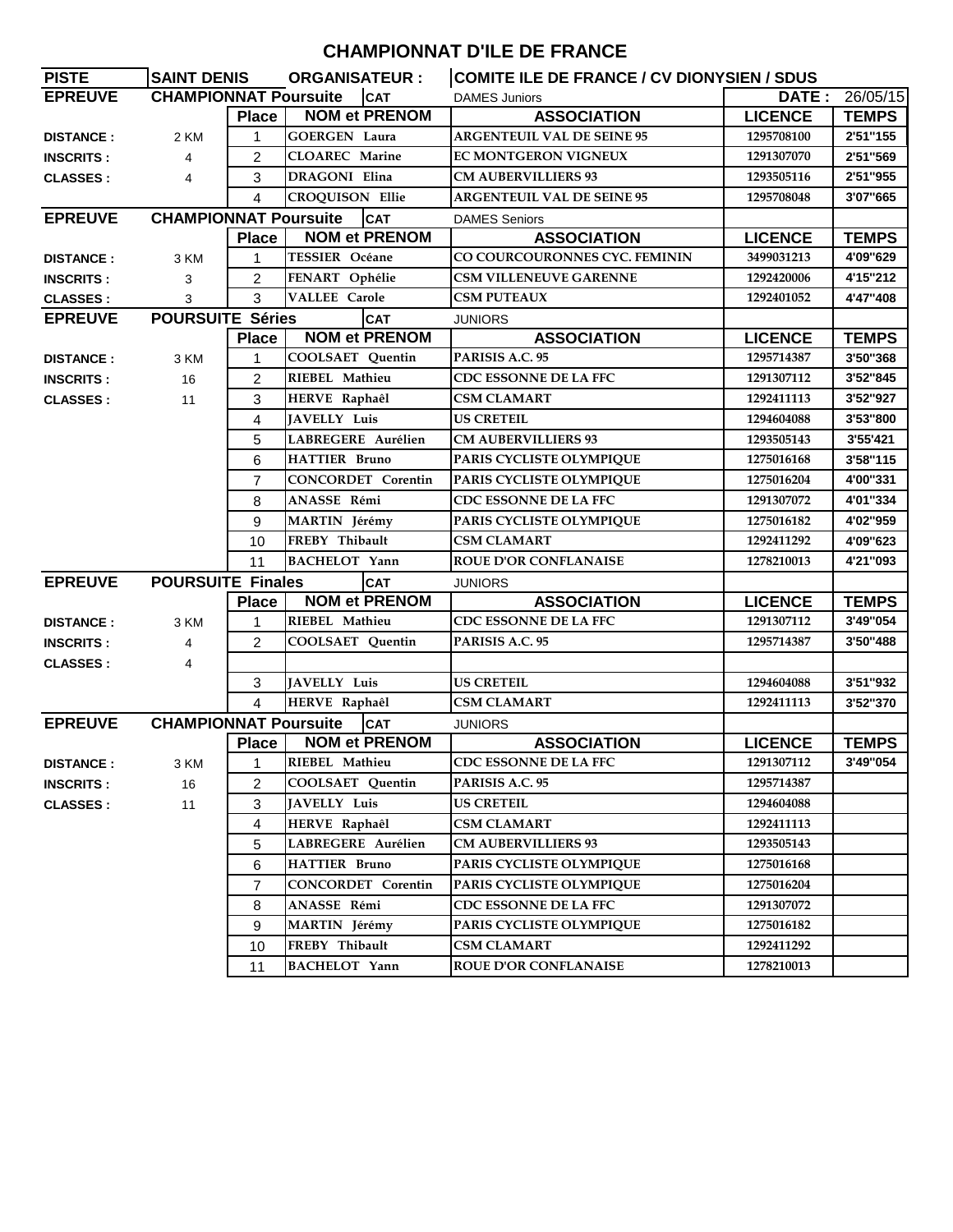| <b>EPREUVE</b>   | <b>KEIRIN Séries</b>      |                | <b>CAT</b>                 | <b>JUNIORS SENIORS</b>                       |                |              |
|------------------|---------------------------|----------------|----------------------------|----------------------------------------------|----------------|--------------|
|                  |                           | <b>Place</b>   | <b>NOM et PRENOM</b>       | <b>ASSOCIATION</b>                           | <b>LICENCE</b> | <b>TEMPS</b> |
| <b>DISTANCE:</b> | 2 KM                      | 1              | VIGIER Sébastien           | CDC ESSONNE DE LA FFC                        | 1291307049     |              |
| <b>INSCRITS:</b> | 15                        | 2              | <b>FELISIAK Antoine</b>    | <b>US CRETEIL</b>                            | 1294604137     |              |
| <b>CLASSES:</b>  | 15                        | 3              | <b>TAHIR Zinedine</b>      | PARISIS A.C. 95                              | 1295714134     |              |
|                  |                           | 4              | <b>DAUPHIN Mathieu</b>     | <b>US CRETEIL</b>                            | 1294604125     |              |
|                  |                           | 5              | <b>LASSAUNIERE Olivier</b> | PARISIS A.C. 95                              | 1295714016     |              |
|                  |                           |                |                            |                                              |                |              |
|                  |                           | 1              | <b>LANDERNEAU Melvin</b>   | <b>TEAM 94 VILLENEUVOISE</b>                 | 1294601066     |              |
|                  |                           | 2              | <b>AUBERNON Erwann</b>     | <b>US CRETEIL</b>                            | 1294604112     |              |
|                  |                           | 3              | AIECH Dylan                | <b>US CRETEIL</b>                            | 1294604104     |              |
|                  |                           | 4              | <b>BACHELOT Yann</b>       | <b>ROUE D'OR CONFLANAISE</b>                 | 1278210013     |              |
|                  |                           | 5              | PRUDHOMME Nicolas          | <b>US CRETEIL</b>                            | 1294604339     |              |
|                  |                           |                |                            |                                              |                |              |
|                  |                           | 1              | <b>VIENNE Maxime</b>       | <b>ARGENTEUIL VAL DE SEINE 95</b>            | 1295708349     |              |
|                  |                           | 2              | <b>DA CRUZ</b> Aderito     | CDC HAUTS-DE-SEINE DE LA FFC                 | 1292420108     |              |
|                  |                           | 3              |                            | MACHADO FERREIRA Jo PARIS CYCLISTE OLYMPIQUE | 1275016003     |              |
|                  |                           | 4              | <b>SANTERRE</b> Cyrille    | <b>US CRETEIL</b>                            | 1294604122     |              |
|                  |                           | 5              | <b>BLANCA</b> Vincent      | PARIS CYCLISTE OLYMPIQUE                     | 1275016086     |              |
| <b>EPREUVE</b>   | <b>KEIRIN Repéchages</b>  |                | <b>CAT</b>                 | <b>JUNIORS SENIORS</b>                       |                |              |
|                  |                           | <b>Place</b>   | <b>NOM et PRENOM</b>       | <b>ASSOCIATION</b>                           | <b>LICENCE</b> | <b>TEMPS</b> |
| <b>DISTANCE:</b> | 2 KM                      | 1              | AIECH Dylan                | <b>US CRETEIL</b>                            | 1294604104     |              |
| <b>INSCRITS:</b> | 9                         | $\overline{c}$ | <b>TAHIR Zinedine</b>      | PARISIS A.C. 95                              | 1295714134     |              |
| <b>CLASSES:</b>  | 9                         | 3              | PRUDHOMME Nicolas          | <b>US CRETEIL</b>                            | 1294604339     | Chute        |
|                  |                           | 4              |                            | MACHADO FERREIRA Jo PARIS CYCLISTE OLYMPIQUE | 1275016003     | Abandon      |
|                  |                           |                |                            |                                              |                |              |
|                  |                           | 1              | DAUPHIN Mathieu            | <b>US CRETEIL</b>                            | 1294604125     |              |
|                  |                           | 2              | <b>LASSAUNIERE Olivier</b> | PARISIS A.C. 95                              | 1295714016     |              |
|                  |                           | 3              | <b>BLANCA</b> Vincent      | PARIS CYCLISTE OLYMPIQUE                     | 1275016086     |              |
|                  |                           | 4              | <b>BACHELOT</b> Yann       | <b>ROUE D'OR CONFLANAISE</b>                 | 1278210013     |              |
|                  |                           | 5              | <b>SANTERRE</b> Cyrille    | <b>US CRETEIL</b>                            | 1294604122     |              |
| <b>EPREUVE</b>   | <b>KEIRIN 1/2 Finales</b> |                | <b>CAT</b>                 | <b>JUNIORS SENIORS</b>                       |                |              |
|                  |                           | <b>Place</b>   | <b>NOM et PRENOM</b>       | <b>ASSOCIATION</b>                           | <b>LICENCE</b> | <b>TEMPS</b> |
| <b>DISTANCE:</b> | 2 KM                      | 1              | <b>AUBERNON Erwann</b>     | <b>US CRETEIL</b>                            | 1294604112     |              |
| <b>INSCRITS:</b> | 10                        | $2^{\circ}$    | VIGIER Sébastien           | CDC ESSONNE DE LA FFC                        | 1291307049     |              |
| <b>CLASSES:</b>  | 3<br>9                    |                | DAUPHIN Mathieu            | <b>US CRETEIL</b>                            | 1294604125     |              |
|                  |                           | 4              | DA CRUZ Aderito            | CDC HAUTS-DE-SEINE DE LA FFC                 | 1292420108     |              |
|                  |                           | 5              | <b>TAHIR Zinedine</b>      | PARISIS A.C. 95                              | 1295714134     |              |
|                  |                           |                |                            |                                              |                |              |
|                  |                           | 1              | <b>LANDERNEAU Melvin</b>   | <b>TEAM 94 VILLENEUVOISE</b>                 | 1294601066     |              |
|                  |                           | 2              | <b>VIENNE Maxime</b>       | <b>ARGENTEUIL VAL DE SEINE 95</b>            | 1295708349     |              |
|                  |                           | 3              | FELISIAK Antoine           | <b>US CRETEIL</b>                            | 1294604137     |              |
|                  |                           | 4              | AIECH Dylan                | <b>US CRETEIL</b>                            | 1294604104     |              |